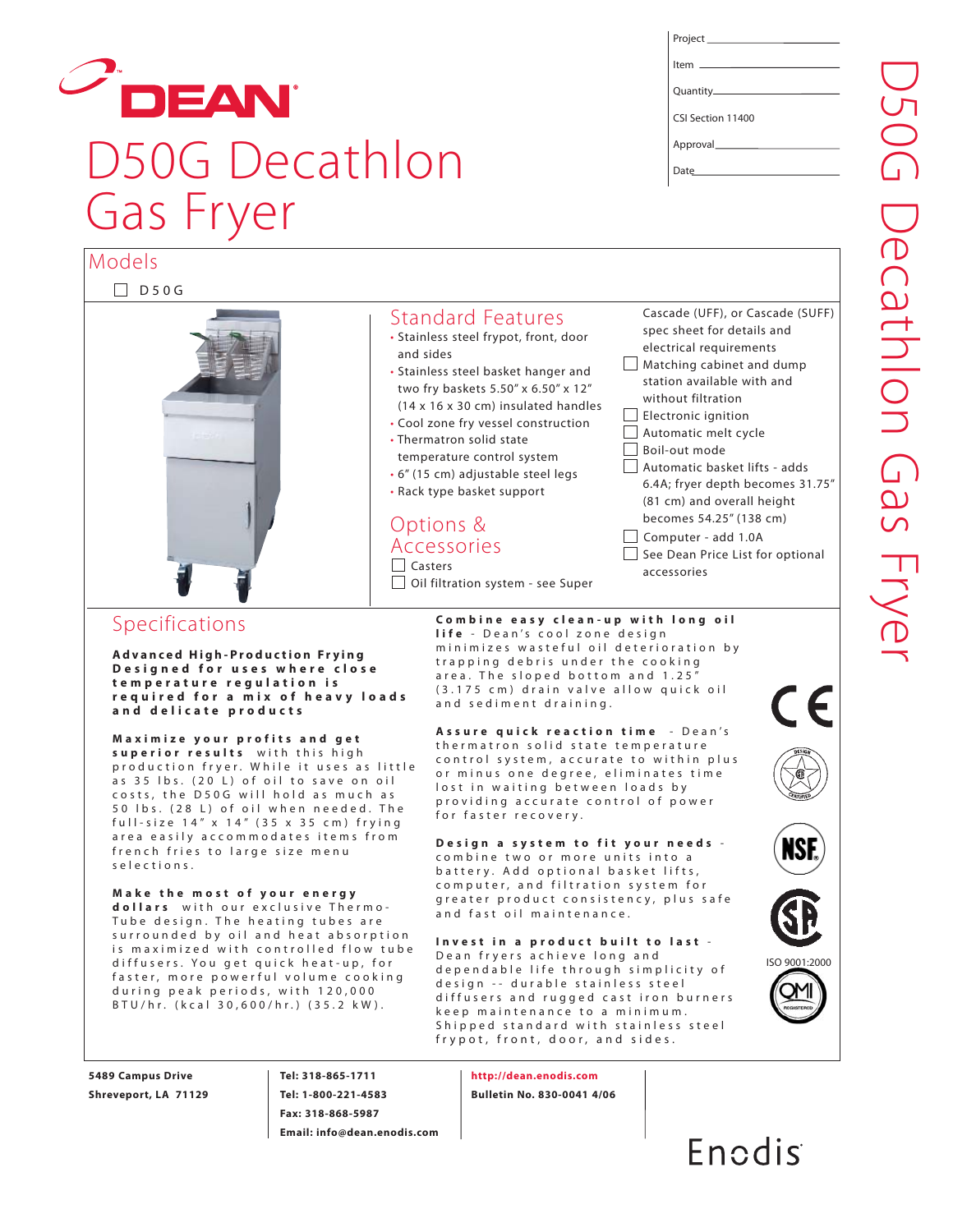



#### DIMENSIONS:

| MIN./MAX.                |                  |                | SIZE (CM)                      |                              | <b>DRAIN</b><br><b>VALVE</b> | <b>DRAIN</b><br><b>VALVE</b> | <b>NO. OF</b><br><b>TUBES</b> | <b>FRYING</b><br><b>AREA</b>           |    |                                           |                     | <b>APPROXIMATE SHIPPING DIMENSIONS</b> |              |  |
|--------------------------|------------------|----------------|--------------------------------|------------------------------|------------------------------|------------------------------|-------------------------------|----------------------------------------|----|-------------------------------------------|---------------------|----------------------------------------|--------------|--|
| OIL<br><b>CAPACITY</b>   | <b>WIDT</b><br>н | <b>DEPTH</b>   | <b>OVERAL</b><br><b>HEIGHT</b> | <b>WORK</b><br><b>HEIGHT</b> | (CM)                         | <b>HEIGHT</b><br>(CM)        |                               | (CM)                                   |    | <b>SHIPPING</b><br>LBS./CU.FT.<br>(KG/M3) |                     | <b>DIMENSIONS</b><br>(CM)              |              |  |
| 35-50 lbs.<br>$(20-28L)$ | 15.50"<br>(39)   | 31.25"<br>(79) | 47''<br>(119)                  | 35''<br>(89)                 | 1.25''<br>(3.175)            | 17.50"<br>(44)               | 4                             | $14'' \times 14''$<br>$(35 \times 35)$ | 85 | 180 lbs./15<br>(82/0, 42)                 | н<br>48.5"<br>(123) | W<br>22"<br>(56)                       | 36''<br>(91) |  |

#### POWER REQUIREMENTS:

| <b>NATURAL OR LP GAS</b> | GAS                    | <b>ELECTRICAL</b>  |
|--------------------------|------------------------|--------------------|
| <b>INPUT RATING</b>      | <b>CONNECTION</b>      | <b>REQUIREMENT</b> |
| 120,000 BTU/hr.          | $3/4''$ N.P.T.         | 120V/60~10~3.5A    |
| (30,600 kcal) (35.2 kW)  | regulator not required | 230V/50~1Ø - 2A    |

#### SHORT FORM SPECIFICATIONS:

Shall be DEAN free-standing cool zone deep fat fryer, Model D50G. Only 15.5" (39 cm) wide, 35-50# (20-28 L) oil capacity, requiring 120,000 BTU (30,600 kcal/hr.) (35.2 kW) natural or LP gas input (3/4" N.P.T. connection) and Thermatron solid state temperature control requiring 120V/3.5 A.

#### ORDERING DATA:

Please specify: Natural or propane gas Altitude -- if above 2,000 ft. (610 m)

NOTE:

DO NOT CURB MOUNT

**5489 Campus Drive Shreveport, LA 71129**

**Tel: 318-865-1711 Tel: 1-800-221-4583 Fax: 318-868-5987 E-mail: info@dean.enodis.com** **http:// dean.enodis.com**

**Bulletin No. 830-0041 4/06**

Enodis

We reserve the right to change specifications appearing in this bulletin without incurring any obligation for equipment previously or subsequently sold.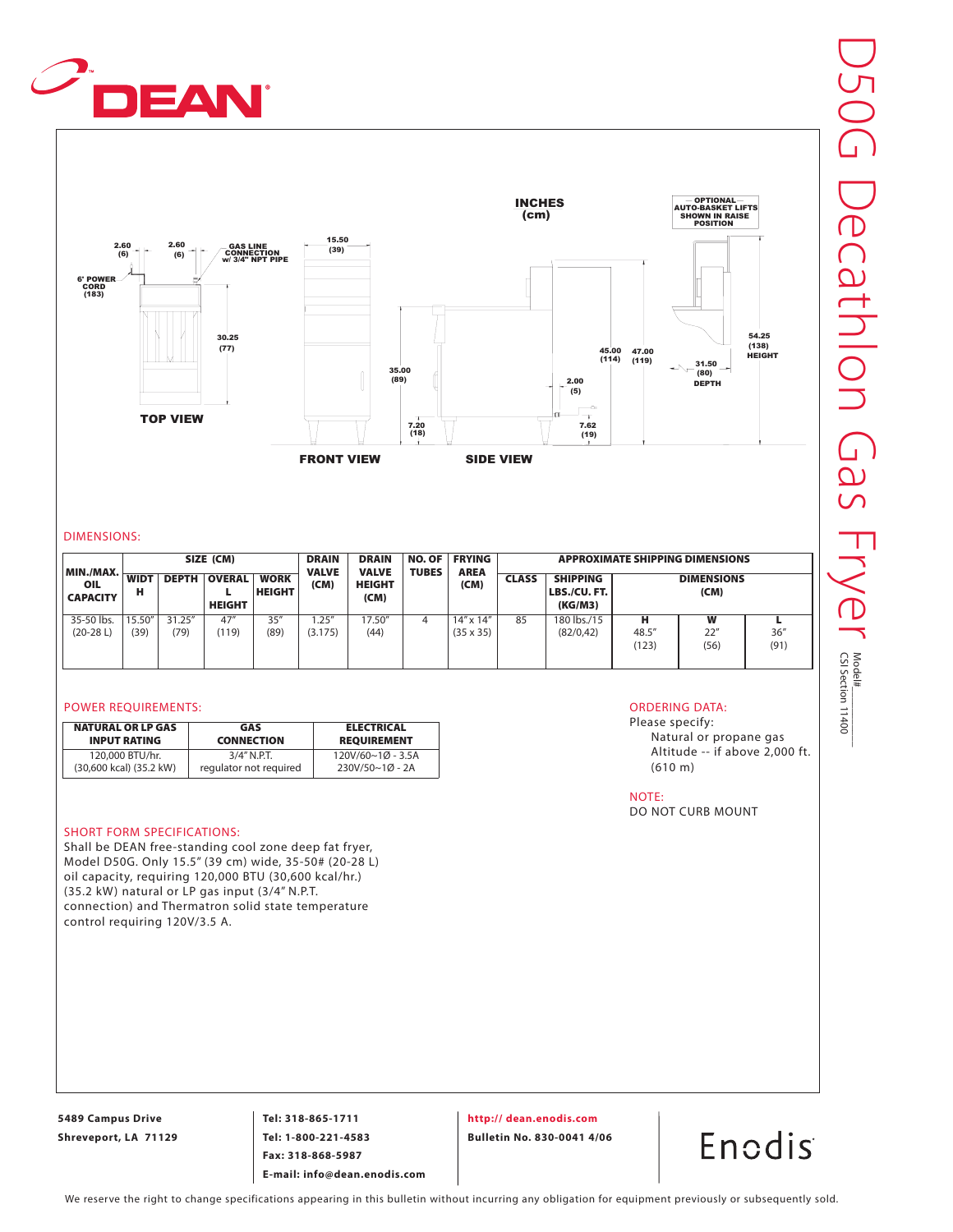

### MJ35 Gas Fryers

| Project ________________________ |
|----------------------------------|
|                                  |
|                                  |
|                                  |
|                                  |
|                                  |
|                                  |
|                                  |
|                                  |
| Date ———————————————             |
|                                  |

| <b>Models</b><br>$\Box$ MJ35 | $\square$ MJ35G                                                                                                                                                                                                                                                                                                                                                                                                                                                                                                                                                                                                                                                                                                                                                                                                                             | $\square$ MJ35E                                                                                                                                                                                                                                                                                                                                                                                                                                                                                                                                                                                                                                                                                                                                                                                                                                                                                                                 |
|------------------------------|---------------------------------------------------------------------------------------------------------------------------------------------------------------------------------------------------------------------------------------------------------------------------------------------------------------------------------------------------------------------------------------------------------------------------------------------------------------------------------------------------------------------------------------------------------------------------------------------------------------------------------------------------------------------------------------------------------------------------------------------------------------------------------------------------------------------------------------------|---------------------------------------------------------------------------------------------------------------------------------------------------------------------------------------------------------------------------------------------------------------------------------------------------------------------------------------------------------------------------------------------------------------------------------------------------------------------------------------------------------------------------------------------------------------------------------------------------------------------------------------------------------------------------------------------------------------------------------------------------------------------------------------------------------------------------------------------------------------------------------------------------------------------------------|
|                              |                                                                                                                                                                                                                                                                                                                                                                                                                                                                                                                                                                                                                                                                                                                                                                                                                                             |                                                                                                                                                                                                                                                                                                                                                                                                                                                                                                                                                                                                                                                                                                                                                                                                                                                                                                                                 |
| Frymaster                    | <b>Standard Features</b><br><b>MJ35</b><br>• Open-pot design is easy to clean<br>• 40-lb. (20-liter*) oil capacity<br>• 110,000 Btu/hr. (27,700 kcal) (32.2 kw)<br>• Frying area 12" x 15" x 4-1/4" (30.5 x 38.1 x<br>$10.8$ cm)<br>• Master Jet burner ensures even heat<br>distribution<br>• Millivolt controller, no electric connection<br>required<br>• Reliable, centerline, fast-action temperature<br>probe<br>• Thermostat knob behind front panel<br>· Deep cold zone, 1-1/4" (3.2 cm) IPS ball-type<br>drain valve<br>• Stainless steel frypot and door, enamel cabinet<br>• Two twin baskets<br>$\cdot$ 6" (15.2 cm) legs with 1" (2.5 cm) adjustment<br>• Gas connection -- see chart on back<br><b>MJ35G</b><br>• Thermostat knob on front panel<br><b>MJ35E</b><br>• Thermostat controller<br>• Signal lights, on-off switch | Options & Accessories<br>$\Box$ Built-in filtration available on single<br>frypot fryers including a spreader<br>cabinet and on multiple frypot bat-<br>teries -- 2 to 6 fryers can be batteried<br>to right side of filter. Must upgrade to<br>G and E models.<br>$\Box$ CM3.5, Electronic Timer, Digital or<br>Analog controllers (MJ35E only)<br>Electronic ignition (must use one of<br>the above controllers) (MJ35E only)<br>$\Box$ Automatic basket lifts (MJ35G and E<br>models only*)<br>Piezo ignitor<br>On/Off toggle switch (MJ35 only)<br>Shortening melt cycle control (MJ35E)<br>Spreader cabinet<br>External Oil Discharge -- call Customer<br>Service for availability<br>Frypot cover<br>Casters<br>Fish plate<br>Stainless steel cabinet<br>See Frymaster domestic price list for<br>other available options and accessories.<br>*With count-down timer (MJ35G); with<br>electronic timer controller (MJ35E) |

#### **Specifications**

*Unsurpassed in their versatility, proven worldwide performance, and low maintenance needs*

The MJ35 gas fryers are unsurpassed in their versatility, controlled performance and low maintenance needs. Whether it is a single fryer or a fryer with a built-in filtration system, the MJ35 fryers offer options that accommodate a wide range of frying needs -- everything from French fries, pre-breaded products to specialty foods.

The Master Jet burner system distributes heat evenly around the frypot, generating a large heat-transfer area for efficient exchange and quick recovery. They have earned a legendary reputation for durability and reliability. The MJ burners require no burner cleaning or air shutter adjustment. The reliable centerline fastaction temperature probe assures accurate temperatures for efficient heat-up, cooking and recovery.

The large cold zone and forward sloping bottom help collect and remove sediment from the frypot to safeguard oil quality and support routine frypot cleaning. The standard front flush feature deflects oil out from the back of the frypot, moving sediment to the front drain valve for easy and thorough removal.

Built-in filtration is available with up to six fryers batteried together into a single system, or with single MJ35G and E model fryers and a spreader cabinet. The spreader can include an optional heat lamp and holding station. The holding station can use either cafeteria-style or scoop-type pan. The heat lamp and pans are integrated into the cabinet, making a complete warming station.

\*Liter conversions are for solid shortening @70°F.



4 in.  $(102 \, \text{mm})$ 

**8700 Line Avenue Shreveport, LA 71106-6800 USA**

**Tel: 318-865-1711 Tel: 1-800-221-4583 Fax: 318-868-5987 E-mail: info@frymaster.com**

**www.frymaster.com Bulletin No. 818-0008 Revised 6/20/13**



Unique frypot design with deep cold zone

Multiple orifice burner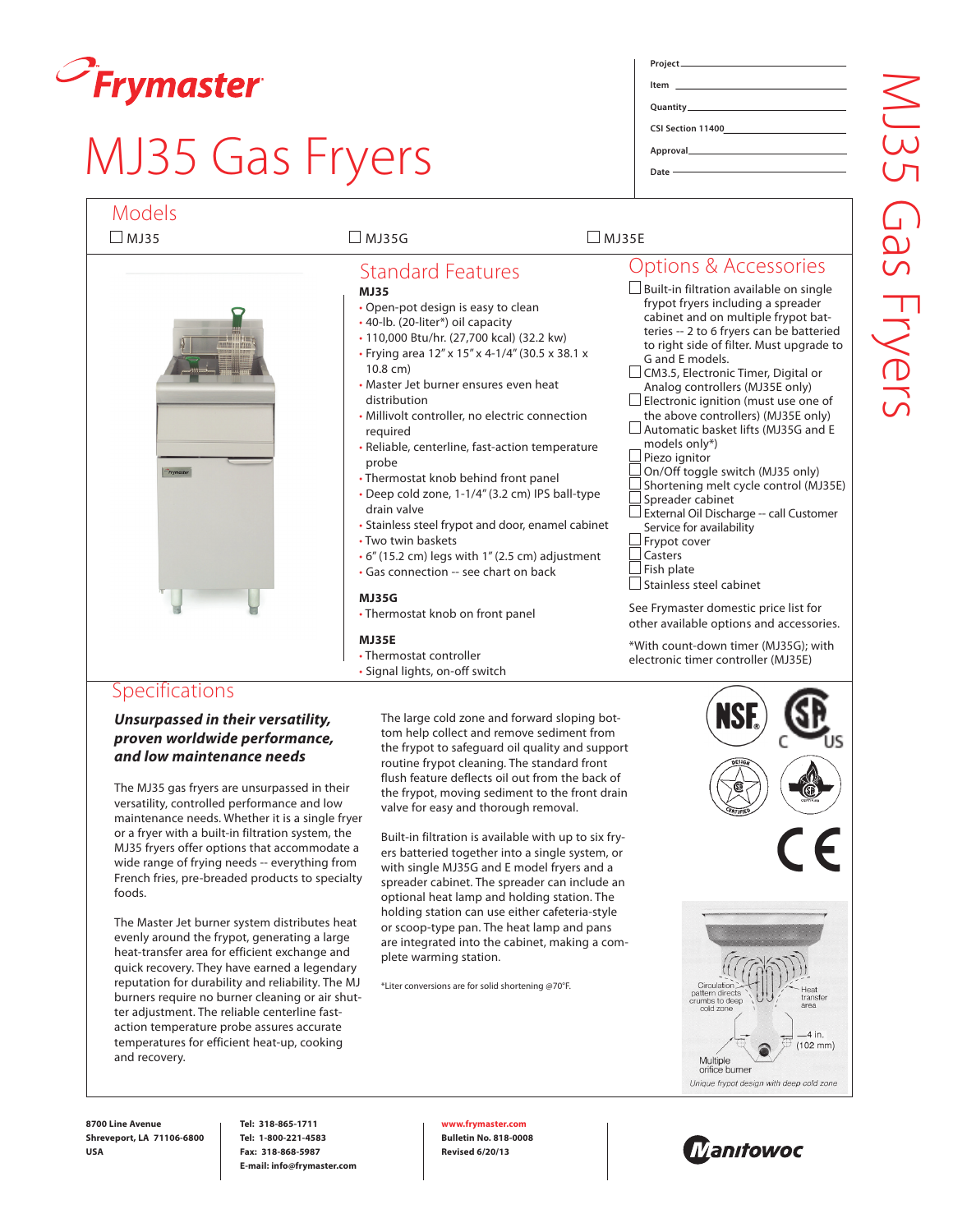# $\mathcal{O}_F$ rymaster



| <b>MODEL</b>                                               | OIL<br><b>CAPACITY</b> | <b>OVERALL SIZE (cm)</b> |                       | <b>DRAIN</b>             |                                                          | <b>NET</b>                    | <b>SHIPPING INFORMATION</b> |    |       |                    |                     |                           |  |
|------------------------------------------------------------|------------------------|--------------------------|-----------------------|--------------------------|----------------------------------------------------------|-------------------------------|-----------------------------|----|-------|--------------------|---------------------|---------------------------|--|
|                                                            |                        | <b>WIDTH</b>             | <b>DEPTH</b>          | <b>HEIGHT</b>            | <b>HEIGHT</b>                                            | WEIGHT                        | CLASS CU. FT.<br>WEIGHT     |    |       |                    |                     | DIMENSIONS (cm)           |  |
| lMJ35, MJ35G, l<br>MJ35E<br>Without<br><b>Basket Lifts</b> | 40 lbs.<br>(20 liters) | $15 - 5/8"$<br>(40.0)    | $31 - 1/2"$<br>(80.1) | 41''<br>(104.1)          | $10 - 5/8"$<br>(27.0 cm)<br>with<br>extension            | 145 lbs.<br>$(66$ kg)         | 177 lbs.<br>(80 kg)         | 85 | 19.47 | W<br>22"<br>(56.0) | D<br>36''<br>(91.4) | н<br>$42 - 1/2"$<br>(108) |  |
| MJ35, MJ35G,<br>MJ35E<br>With Basket<br>Lifts              | 40 lbs.<br>(20 liters) | $15 - 5/8"$<br>(40.0)    | $34 - 1/2"$<br>(87.6) | $47 - 5/8"$ *<br>(121.0) | $10 - 5/8''$<br>$(27.0 \text{ cm})$<br>with<br>extension | 185 lbs.<br>$(84 \text{ kg})$ | 233 lbs.<br>(106 kg)        | 85 | 19.47 | 22"<br>(56.0)      | 36''<br>(91.4)      | 48"<br>(122)              |  |

\*Height for units with filters -- see drawing for height of single non-filter units.

#### POWER REQUIREMENTS

|                             | <b>BASIC DOMESTIC OPTIONS</b>               |                                             |                                              |  |  |  |  |
|-----------------------------|---------------------------------------------|---------------------------------------------|----------------------------------------------|--|--|--|--|
| MODEL NO.                   | CONTROLS/<br><b>FRYPOT</b>                  | <b>FILTER</b>                               | <b>BASKET LIFTS/</b><br><b>FRYPOT</b>        |  |  |  |  |
| MJ35/MJ35G (without filter) | N/A<br>(millivolt controller)               |                                             |                                              |  |  |  |  |
| MJ35G/MJ35E/MJ5EM           | 120V 1 A<br>220V 1 A                        | 120V 8 A<br>220V 5 A                        | 120V 3 A<br>220V 2 A                         |  |  |  |  |
|                             | <b>BASIC EXPORT/CE OPTIONS</b>              |                                             |                                              |  |  |  |  |
| MJ35/MJ35G (without filter) | N/A<br>(millivolt controller)               |                                             |                                              |  |  |  |  |
| MJ35G/MJ35E/MJ5EM           | 220V 1 A<br>230V 1 A<br>240V 1A<br>250V 1 A | 220V 5 A<br>230V 5 A<br>240V5 A<br>250V 5 A | 220V 2 A<br>230V 2 A<br>240V 2 A<br>250V 2 A |  |  |  |  |

#### how to specify

The following description will assist with ordering the features desired for this equipment:

- 40-lb. performance, open-pot gas fryer with millivolt controls; centerline, fast-action temperature probe; thermostat knob behind front panel. Option for front panel knob placement. MJ35G 40-lb. performance, open-pot gas fryer with millivolt controls;
- centerline, fast-action temperature probe; thermostat knob on front panel. MJ35E 40-lb. performance, open-pot gas fryer with thermostat control-
- ler; centerline, fast-action temperature probe; signal lights and on-off switch.
- SD Stainless steel frypot and door -- enamel cabinet<br>SC Stainless steel frypot, door and cabinet Stainless steel frypot, door and cabinet

#### **8700 Line Avenue Shreveport, LA 71106-6800 USA**

**Tel: 318-865-1711 Tel: 1-800-221-4583 Fax: 318-868-5987 E-mail: info@frymaster.com**

**www.frymaster.com Bulletin No. 818-0008 Revised 6/20/13 Litho in U.S.A. ©Frymaster, LLC**

#### **NOTES**

•120VAC 5 ft. (1.5 m) grounded power cord provided for MJ35GBL and all MJ35E models.

• 1-1/2" (3.8 cm) kitchen main manifold gas supply line required. Gas inlet size (I.D.) should be no smaller than that provided for connection to the fryers. See service manual and/or plumbing codes for proper pipe sizing. Recommended minimum store manifold pressure to be 6" W.C. for natural gas and 11" W.C. for L.P. gas. Check plumbing codes for proper supply line sizing to attain burner manifold pressure of 3.5" W.C. natural or 8.25" W.C. L.P.

#### •**DO NOT CURB MOUNT**

#### CLEARANCE INFORMATION

•A minimum of 24 in. (61 cm) should be provided at the front of the unit for servicing and proper operation, and 6 in. (15.2 cm) between the sides and rear of the fryer to any combustible material. A minimum of 18 in. (45.7 cm) should be maintained between the flue outlet and the lower edge of the exhaust hood filters.

Model CSI Section 11400 CSI Section 11400 Model #\_\_\_\_\_\_\_\_\_\_\_\_\_\_\_  $#$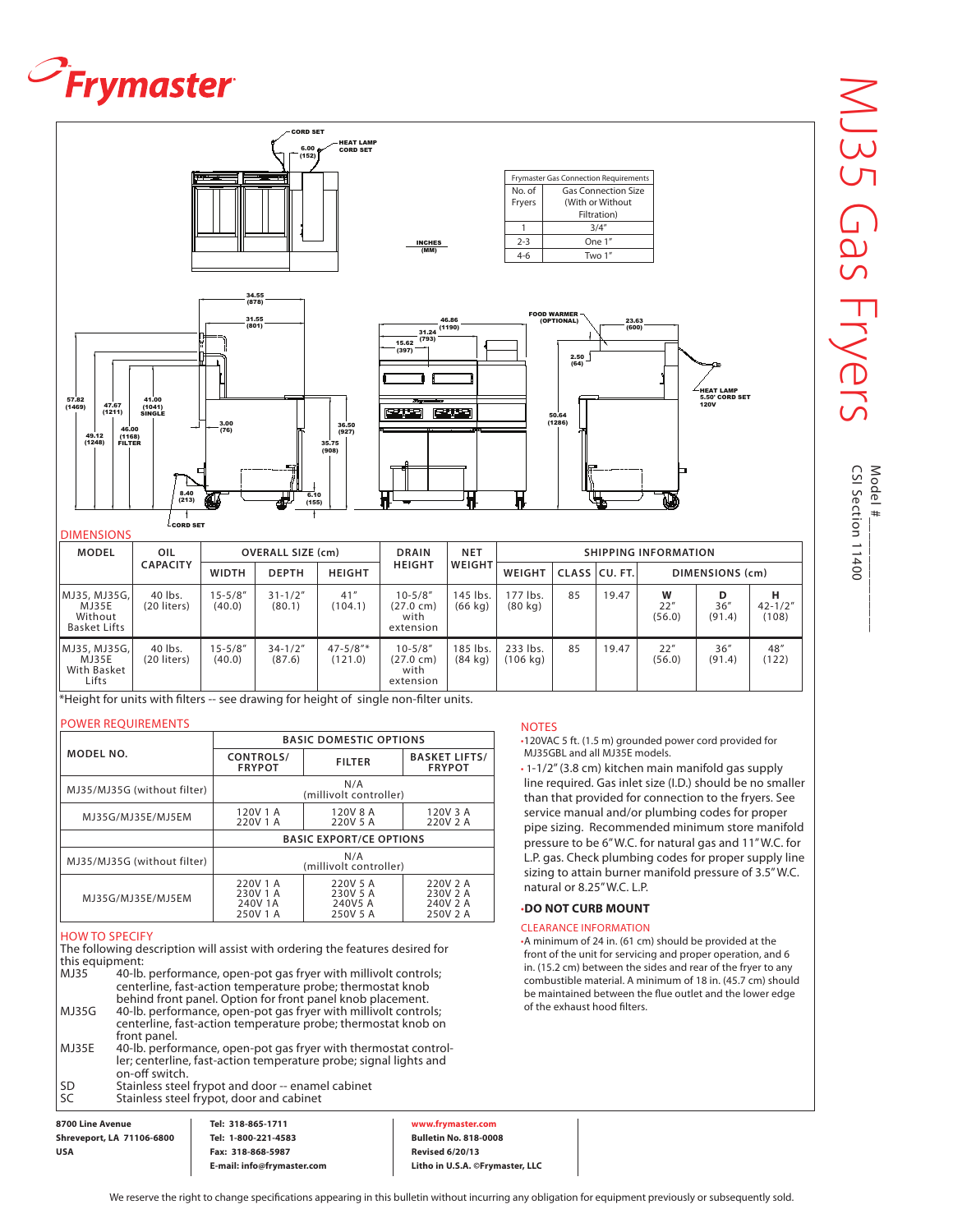

### Super Runner Value Gas Fryers

| <b>Models</b><br>$\Box$ SR42G                | $\Box$ SR52G                                                                                                                                                                                                                                                                                                                                                                                                                                                                                                              | $\Box$ SR62G                                                                                                                                                                                                                                                                                                                                                                                                                        |
|----------------------------------------------|---------------------------------------------------------------------------------------------------------------------------------------------------------------------------------------------------------------------------------------------------------------------------------------------------------------------------------------------------------------------------------------------------------------------------------------------------------------------------------------------------------------------------|-------------------------------------------------------------------------------------------------------------------------------------------------------------------------------------------------------------------------------------------------------------------------------------------------------------------------------------------------------------------------------------------------------------------------------------|
| <b>SR62G</b><br>Shown with optional casters. | <b>Standard Features</b><br>• Tube-type frypot design<br>• Oil capacity<br>SR42G -- 43 lb. (21 liter)<br>SR52G -- 50 lb. (25 liter)<br>SR62G -- 75-lb. (37 liter)<br>• Btu/hr. input<br><b>SR42G</b> -- 105,000 (26,481 kcal)<br>(30.8 kw) (3-tube)<br>SR52G -- 120,000 (30,600 kcal)<br>(35.2 kw) (4-tube)<br>SR62G -- 150,000 (37,783 kcal)<br>(44 kw) (5-tube)<br>• Frying area<br>SR42G 14" x 14" (35 x 35 cm)<br>SR52G 14" x 14" (35 x 35 cm)<br>SR62G 18" x 18" (46 x 46 cm)<br>• Mechanical snap-action thermostat | · Millivolt control system - requires<br>no electrical hookup<br>• Thermo-tube design<br>• Wide cold zone<br>• Stainless steel frypot, front, door,<br>and backsplash/flue cover,<br>aluminized sides<br>• Wire form basket hanger and<br>two fry baskets<br>$\cdot$ 6" (15 cm) adjustable steel legs<br>Options &<br><b>Accessories</b><br>$\Box$ Stainless-steel sides<br>$\Box$ Casters -- set of 4<br>$\Box$ Natural and LP gas |

### Specifications

*Basic Frying At Its Best -- Designed For All-Purpose Usage*

Fry a wide variety of products with Dean's Super Runner fryers which easily accommodate items from French fries to main entree menu selections. The fryers are available in three oil capacities utilizing 43 lbs., 50 lbs. and 75 lbs. of oil.

Make the most of your energy dollars with Dean's exclusive Thermo-Tube design. The heating tubes provide a large oil contact surface. Flow-tube baffles control the transfer of heat into the oil. Dean's wide cold zone frypot protects oil integrity by trapping debris under the cooking area, preventing carbonization of particles and wasteful oil deterioration.

Dean's mechanical thermostat assures prompt recovery which reduces time lost between loads and requires no electrical hookup.

Dean's Super Runner gas fryers achieve dependability through simplicity of design, durable stainless steel baffles and rugged cast iron burners.

The fryers carry a one-year warranty -- parts and labor with a five-year limited warranty on the frypot. Warranty does not apply to fryers installed in any type of mobile/concession kitchen.





**5489 Campus Drive Shreveport, LA 71129 USA**

**Tel: 318-865-1711 Tel: 1-800-221-4583 Fax: 318-868-5987 E-mail: info@dean.enodis.com**

**http://dean.enodis.com**

**Bulletin No. 830-0117 10/08 Litho in U.S.A. ©Frymaster**